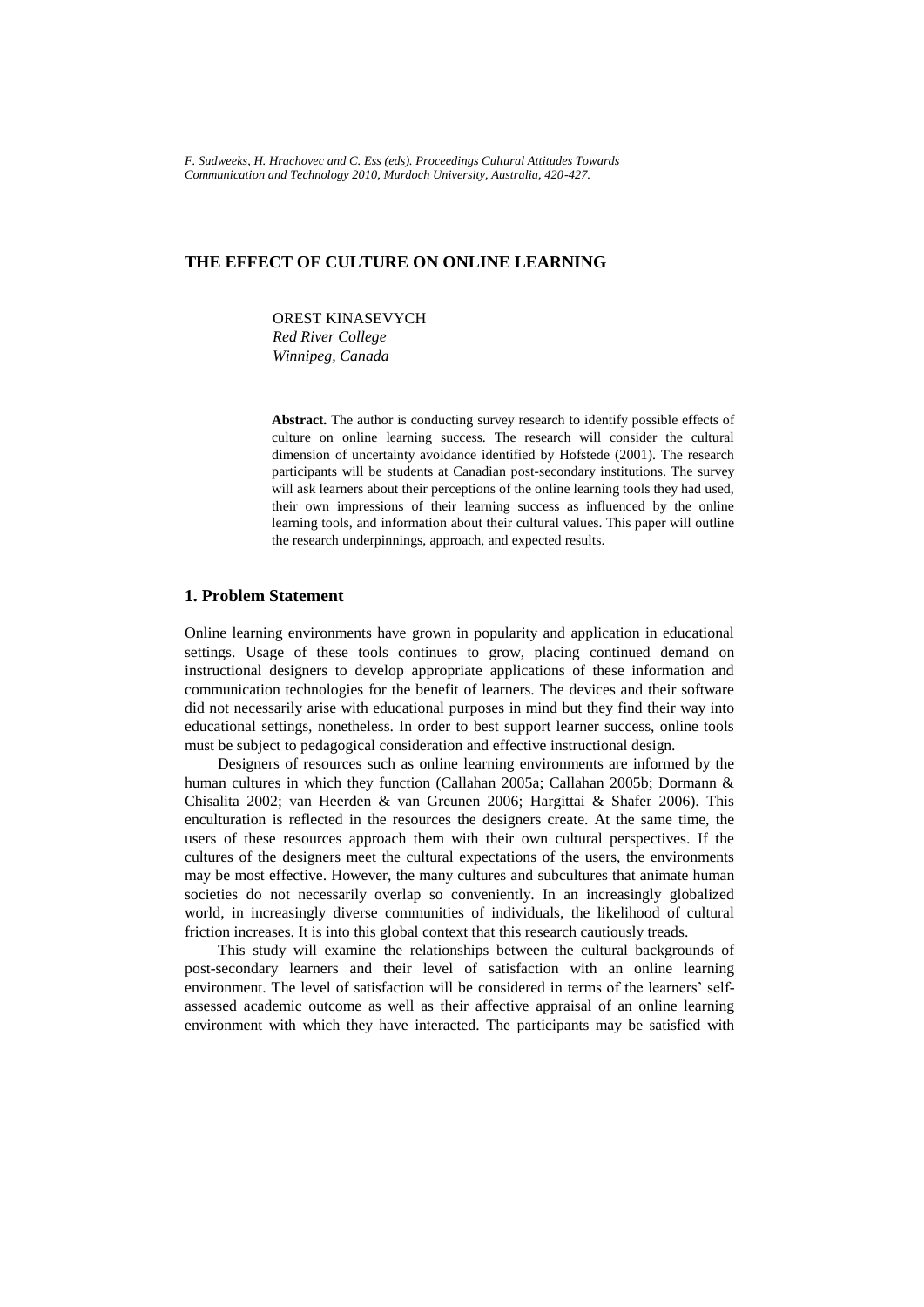their academic outcome, as in the grade level achieved, but this may be independent of their satisfaction with the online learning environment used in their program of studies.

The potential applications of this study are several. Developers of software for online learning environments could use the findings to identify aspects of the environments that require particular attention with reference to the cultural dimensions identified. Such aspects can then be made adequately flexible for subsequent cultural adaptation by instructional designers. Software developers might also be better able to compensate for their own cultural influences. Instructional designers may use these findings to identify the aspects of online learning environments that require adjustment or special treatment to address the cultural expectations and needs of their target learners. Literature addressing cultural aspects of software and web site interfaces is plentiful. There is far less to be found that addresses the intersection of culture, online environments, and pedagogical concerns.

On the international stage, developing and newly-industrialized countries, to varying degrees, have been relying on online learning environments in order to compensate for shortcomings in physical facilities and resources (van Heerden & van Greunen 2006). Much of the software that is available for online learning has been created in developed, Western countries. Because of the potential cultural divide, the design of online learning environments ought to be carefully considered.

The key issue in this current study is that culture may significantly influence the design and use of online learning environments and an approach that supposes online learning environments as culturally neutral may not serve the needs of learners. Online technologies were not designed necessarily for education. Pedagogical considerations that apply to traditional learning environments ought to apply to online learning. Such considerations include the cultural backgrounds of the learners (Vygotsky 1978). The human and social environments of classrooms are the result of the interactions of the classroom participants. So, too, are online learning environments the sum of the interactions of the learners, instructional staff, and all contributors to that learning environment.

This study, then, aims to identify possible correlations between cultural influences and the effectiveness of online learning environments. The very question it will address can be stated as follows: how do generally accepted cultural dimensions correlate to learners' expectations, experiences, and academic success within the context of online learning environments?

## LIMITATIONS

The scope and resources allocated to this study will create limitations in the type and quantity of data that is gathered. The study will be in the form of a survey limited to a group of learners at several post-secondary institutions in Canada. The respondents will be learners who have already participated in courses delivered with online learning tools. Learners uncomfortable with online learning may not be well represented since they may not choose to participate in an online learning course of studies.

Another limitation is the use of the Hofstede model for cultural dimensions (2001; Geert Hofstede et al. 2008b). The current study makes the assumption that Hofstede"s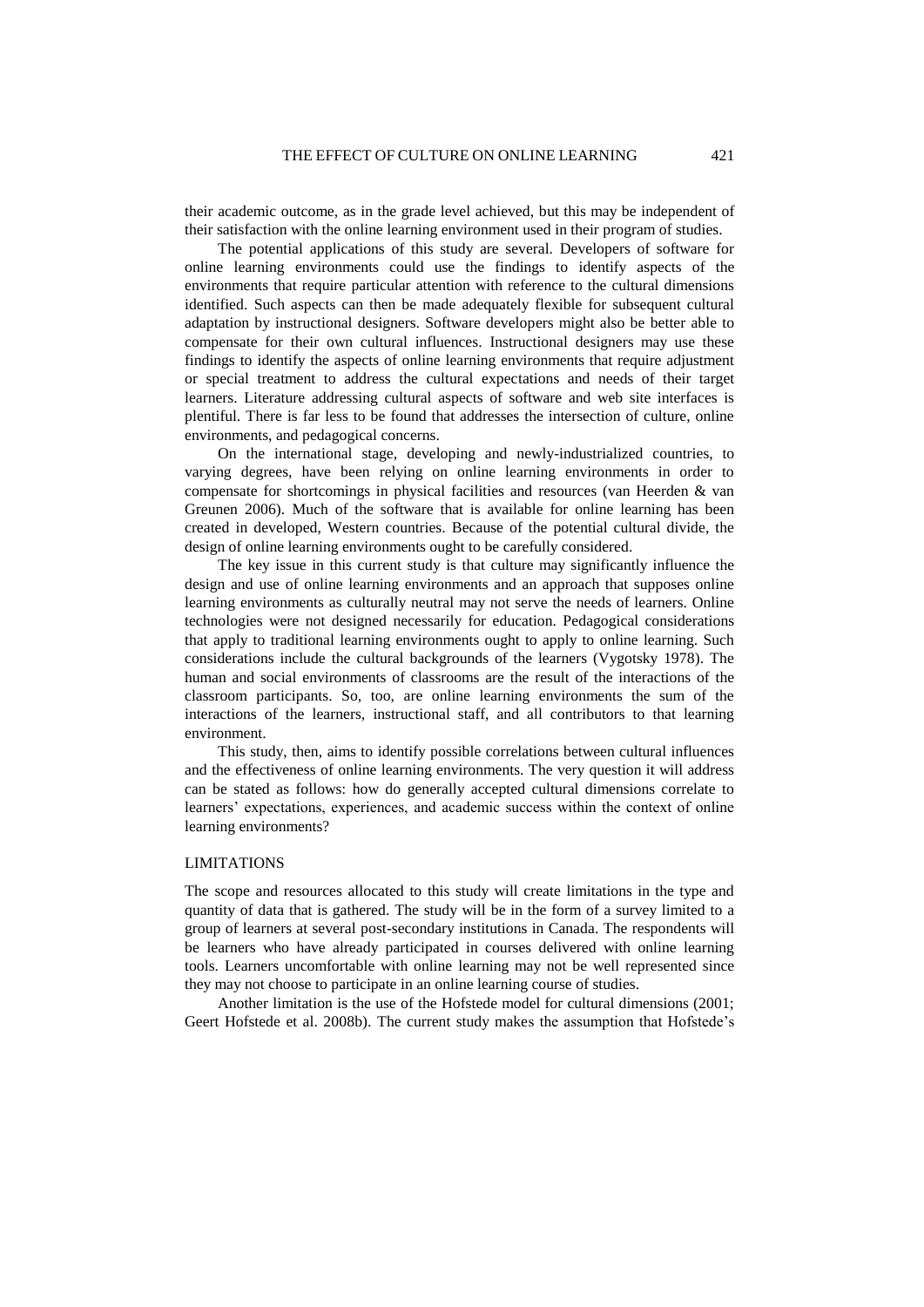#### 422 O. KINASEVYCH

dimensions are valid and that the scrutiny to which they have been placed will adequately support the assumptions of this study.

With regards to the online learning environment, this study will consider interactions with a single online learning system, WebCT. However, this study will not be considering the broad range of configurations that may be available nor specific interactions with the software. An experimental research design, as done by Adeoye & Wentling (2007) may be more appropriate in order to control for such variations. This study, instead, considers online learning tools in a more general sense (Salaway & Borreson Caruso 2007) with respondents considering their overall perception of the tools they used.

## **2. Existing Research**

### CULTURE AND LEARNING

Culture has been accepted as a meaningful factor in learning and development (Woolfolk et al. 2010). The research and theories of Vygotsky (1978) have been recognized for their key insights in this area. Vygotsky identified sociocultural factors of cognitive development that were rooted in language and the communication transactions between learners and their instructors. Language is considered the most significant of the cultural tools (Woolfolk et al. 2010). Cultural tools can include computers and symbol systems such as numbers and graphics. These "allow people in a society to communicate, think, solve problems, and create knowledge" (Woolfolk et al. 2010, p.41). Social constructivist theories of education further support the ideas of cultural influence on learning (Woolfolk et al. 2010).

## CULTURAL DIMENSIONS

Culture has been defined in various ways but Callahan provides a definition that is practical for the purposes of online interactions—that culture is a "complex construct encapsulating shared values, group behavioral patterns, mental models, and communication styles" (Callahan 2005b, p.261). Blanchard and Frasson considered definitions of culture that would directly relate to online education, where culture is a "process of production of meanings" (2005, p.2).

Social scientists have sought to define and measure the aspects of human behaviour that comprise culture. Among these are Hall (1977), Hofstede (2001), and Trompenaars (1994). Hall"s contributions in this arena have included the ideas of high- and lowcontext communications which may have applicability to software interface design (Marcus & Gould 2001). Trompenaars noted several cultural dimensions with which cross-cultural communication could be viewed within online environments (Marcus & Gould 2001). It is Hofstede, however, who provided a model of bipolar cultural dimensions that have been used with some regularity and success for evaluating online resources and communications.

Hofstede"s research involved an initial 116,000 surveys to global employees of IBM during the period 1968 to 1972. Subsequent research expanded this work. Based on this volume of data, Hofstede was able to identify four initial, then a fifth, cultural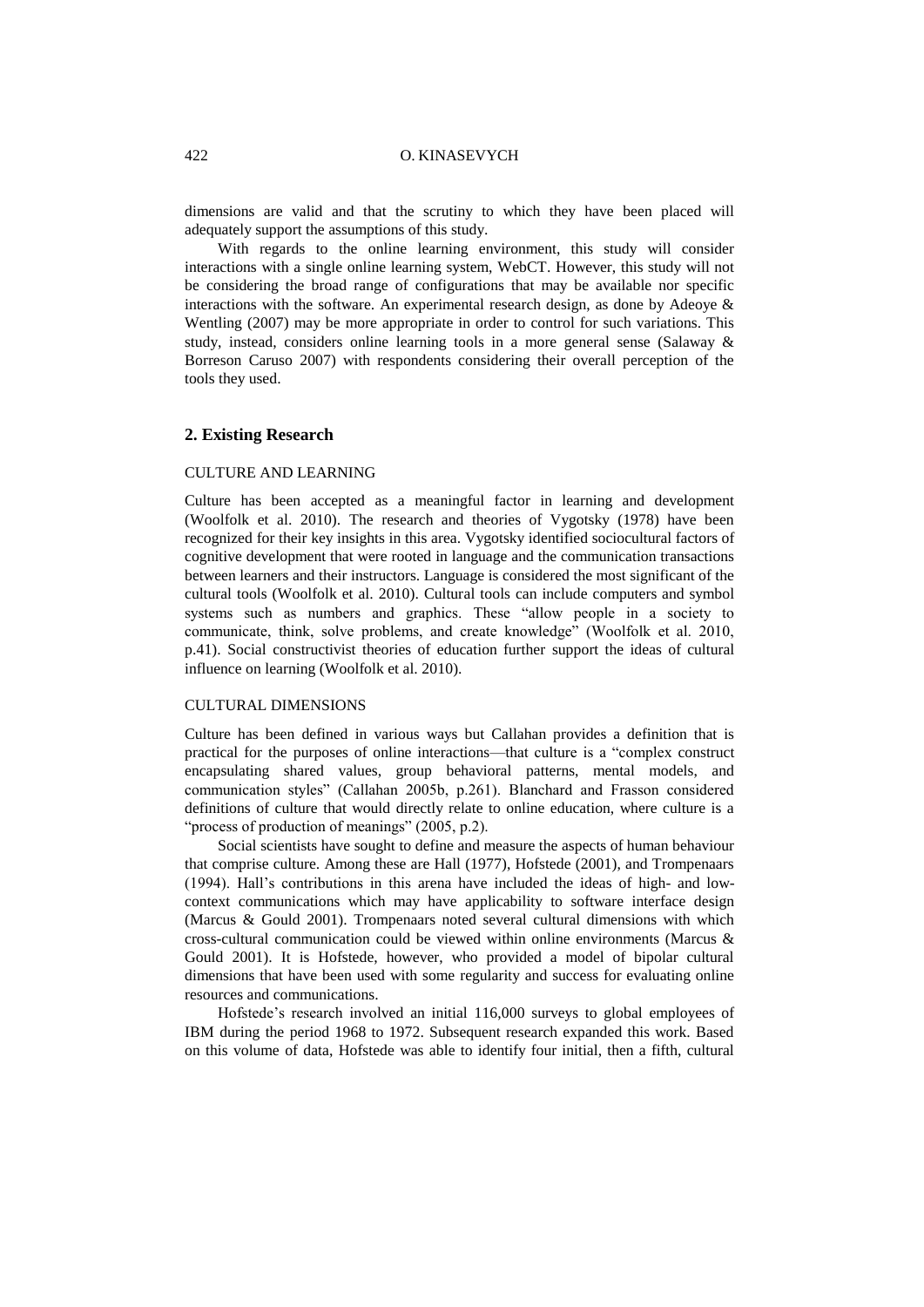dimensions. These he categorized as power distance, uncertainty avoidance, masculinity, individualism, and long-term orientation (2001; Marcus & Gould 2001).

Criticisms of Hofstede"s work are several. Some argue that cultures are not constrained by national boundaries. Some suggest that the generalizability of Hofstede"s findings are limited because he evaluated cultures only with a single corporate superculture. Hofstede"s work has been cross-validated in other studies, however, and he has countered these concerns to some degree (Callahan 2005a; Geert Hofstede 2001).

The applicability of Hofstede"s work was apparent to a number of researchers involved in studying online interactions and communication. In one case, a study by Dormann and Chisalita (2002) made use of Hofstede"s cultural dimensions to evaluate the influence of culture on the design of certain web sites. They found that the national cultures of designers appear to play a role in the design and layout of the web sites under study. They considered just one of Hofstede"s dimensions, that of masculinity. In another study—this one conducted by Singh, Zhao, and Hu (2005)—Hofstede"s cultural dimensions were used to evaluate several web sites, this time comparing business web sites in China, India, Japan, and the United States. The study included Hall"s (1977) high- and low-context communication measures. The study concludes that these cultural frameworks can be used to design culturally appropriate web sites.

#### CULTURAL MEASURES OF ONLINE LEARNING ENVIRONMENTS

Hofstede"s cultural dimensions have been considered in research pertaining to online learning. In one of these studies, Strother (2003) discussed Hofstede"s dimensions in the context of Asian learners and online learning environments. Strother suggested some connections between the characteristics described by Hofstede and learner behaviours in face-to-face and virtual classrooms.

In her doctoral dissertation, Evers (2001) analyzed learners' understanding of online learning environments in the context of their cultural backgrounds. Her study categorized the cultural backgrounds according to Hofstede"s research, as well as to the research of Hall and Trompenaars, and found strong correlations between the predicted cultural orientations and learner interactions with the online learning resources. Blanchard and Frasson (2005) considered Hofstede"s cultural dimensions specifically for online learning and found strong correlations between culture and online learning approaches.

In an analysis of cultural influences on online learning components, Qi, Boyle, and Xue (2007) examined the design processes with reference to Hofstede and other contributors to this area and they proposed several culturally sensitive design factors to consider in the design of online learning.

Tapanes, Smith, and White (2009) considered learners" perceptions of online learning environments within the boundaries of a single country but were still able to consider original and adopted nationalities. Native languages were also considered as part of their study.

Hofstede provided an example of how one of his cultural dimensions, uncertainty avoidance, plays out in educational settings (2001). Several studies in online learning considered precisely this relationship. Research conducted by van Heerden and van Greunen (2006) considered uncertainty avoidance specifically, identifying a number of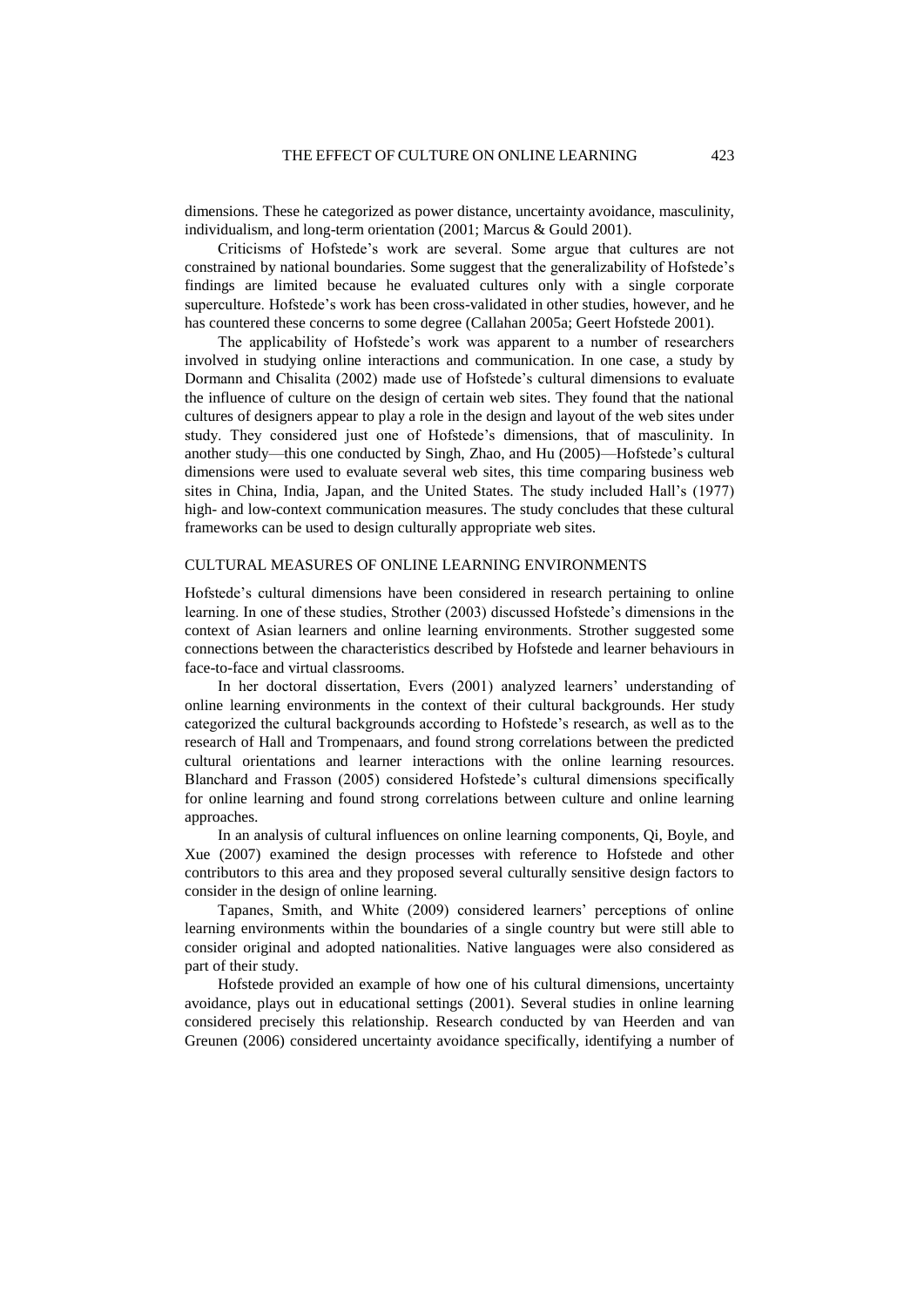### 424 O. KINASEVYCH

criteria by which web sites can be evaluated. These criteria are echoed in research by Callahan (2005a) and by Marcus and Gould (2001). Adeoye and Wentling (2007) observed participants in a usability laboratory to determine any correlations between uncertainty avoidance and how learners interacted with an online learning environment. This research found strong correlations between the learners" cultures and how they interacted with the learning resources.

Culture has been found to have a significant impact on learning both in and outside the classroom. Cultural dimensions such as those advanced by Hofstede aid researchers in their observations of culturally influenced behaviours. Researchers have applied these cultural dimensions to study the design of online resources. Some research in online learning has been done using these cultural dimensions. Despite this work, there remain opportunities to further study online learning within the context of cultural dimensions.

## **3. Research Approach**

This study will be non-experimental, causal-comparative in nature. The research procedure will be to identify and select research participants from an appropriate population, to group the participants using the identified grouping variables, to administer a questionnaire to the participants, and finally to analyze the questionnaire responses using inferential statistical methods.

## SAMPLE SELECTION

Participants will be pooled from students at three Canadian post-secondary educational institutions. Participants will have been enrolled in the previous twelve months as fullor part-time students in courses or programmes that made use of online learning systems. The selected institutions each use WebCT, a widely-used, commercial learning management system.

The available population of participants across the three research sites would number in the tens of thousands. Therefore, to address the need for efficiency in applying the survey instrument, subsets will be selected from the larger group through the use of simple random sampling (Zar 1974; Gay et al. 2009), producing an unbiased and consistent sample of the total population. For each research site 400 potential respondents will be selected. Participants will be sent invitations by email by the system administrators of the online learning systems.

## DATA COLLECTION

The primary tool of this study will be a survey instrument. The survey is designed to elicit several categories of responses from the participants. Participants will be invited via email delivered through their respective institutions. Each email invitation will include a link to the online survey.

Respondents will first be presented a consent form to which they must respond. A survey of 40 questions will then be given with the following questions types: 21 questions pertaining to usability (Adeoye & Wentling 2007), four cultural dimension questions (Geert Hofstede et al. 2008a), six demographic question (Geert Hofstede et al.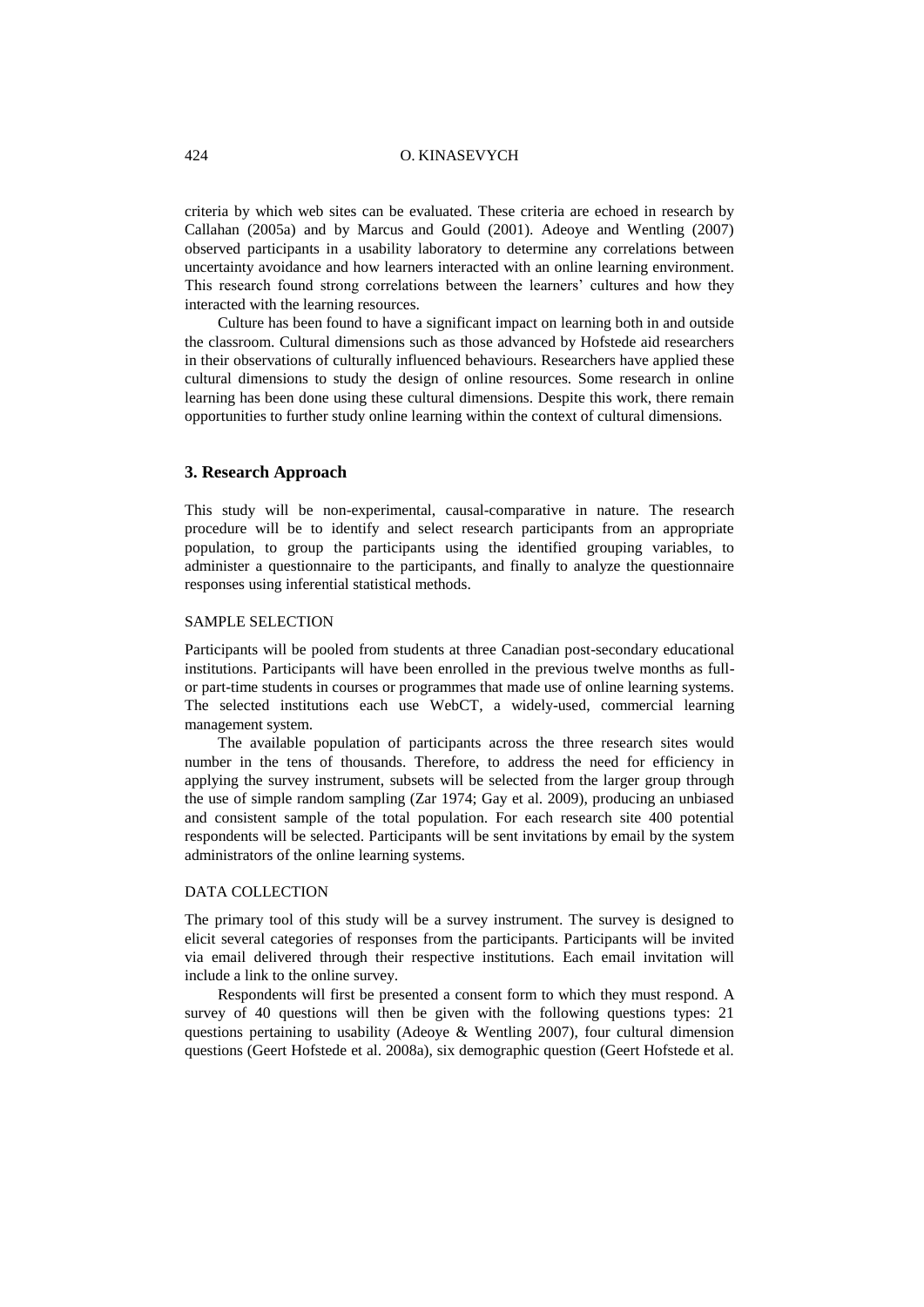2008a), four demographic questions pertaining to the respondents" academic context, and five learning self-efficacy questions regarding each respondent's academic progress.

The usability questions will ask about the specific experiences that participants have had with the online learning environment. In this context, participants will be asked about their satisfaction with the online learning environment. Questions regarding perceptions of the online learning systems are based on the work of Nielsen (1994). Nielsen considered factors such as learnability, memorability, efficiency, and satisfaction. An experimental study using such usability questions in the context of Hofstede"s cultural dimensions was done by Adeoye and Wentling (2007). These survey questions were adapted for this study, with several key, significant differences: the current study applies the Values Survey Module survey questions (Geert Hofstede et al. 2008a; Geert Hofstede et al. 2008b), the focus is on the one specific cultural dimension of uncertainty avoidance, the focus is on a single national grouping, comparison will be made between the variables of learner satisfaction and culture rather than between national cultural groups, and the use of a survey model allows for a much larger dataset.

The survey questions that pertain to cultural values are taken from a existing survey instrument, the Values Survey Module (VSM "08) (Geert Hofstede et al. 2008a). The VSM '08 was based on Hofstede's extensive earlier work. The VSM '08 questions are aligned with seven cultural dimensions, each dimension addressed through four questions. This research study is concerned with the just one of these cultural dimensions, that of uncertainty avoidance. Thus four questions in the survey are correlated to this specific cultural dimension according to Hofstede's work. Demographic questions from the VSM '08 are also incorporated in this research study.

A series of questions will ask respondents about their overall academic experience. These questions will also ask for comparisons to the online learning experience. These questions will help identify an disparity between online and traditional learning experiences.

#### VARIABLES

The causal-comparative nature of this research leads to the use of grouping variables. The grouping variable is used to differentiate some characteristic of the participant sample. In this case, the main grouping variable will be respondent cultural values. The online learning environment is an independent variable for which this study will control by limiting the variable to a single software environment. The dependent variables are learner success, which will be characterized through satisfaction of expected learning outcomes, and satisfaction with the online learning environment, as characterized by multiple measures.

Regarding the online learning tools specifically, the definition of what constitutes an online learning tool has been found to vary. Research (Salaway & Borreson Caruso 2007) has indicated that learners who may at one time, for example, have considered email to be a core elearning tool may later overlook or discount email entirely and, rather, have expectations that include social media tools. Such shifts have occurred even over very short time frames. The survey questions will not attempt to consider very specific aspects of online learning tools and will ask respondents to reflect on online learning tools as they themselves define and experience them. The survey will guide the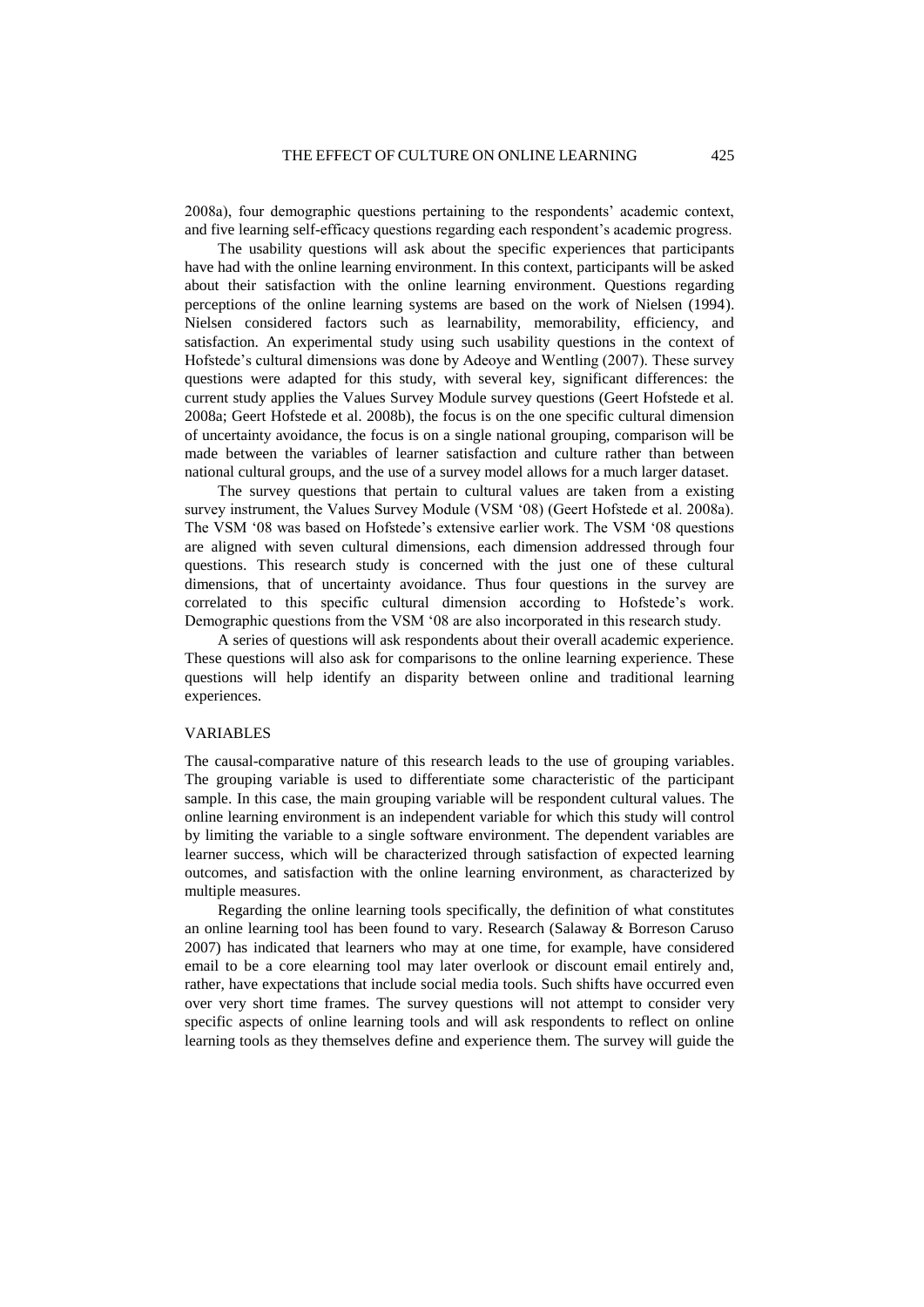#### 426 O. KINASEVYCH

respondents by asking them to consider the online tools they used in their educational settings, as provided by their educational institutions. This survey design allows for data about possible affinity to aspects of online learning tools in the context of cultural values and norms.

Hofstede"s cultural surveys have been used primarily in comparative studies across national cultural distinctions. This research study differs in that it will use a single national context within which a single cultural dimension can be examined against the perceptions of and satisfaction with online learning systems. Because online learning systems are themselves the products of cultural influences, the results of this research study may identify the degree to which conflicts may exist between the cultural values of learners and the cultural values embedded in online learning systems.

## **Acknowledgements**

The author acknowledges with gratitude Judith Simons Gold and Wendy Hardman for their advice, guidance and encouragement, Central Michigan University and Red River College for their support, and the anonymous reviewers for their thoughtful scrutiny.

# **References**

- Adeoye, B. & Wentling, R.M., 2007. The relationship between national culture and the usability of an e-learning system. *International Journal on E-Learning*, 6(1), 119-146.
- Blanchard, E. & Frasson, C., 2005. Making intelligent tutoring systems culturally aware: The use of Hofstede"s cultural dimensions. In *International Conference in Artificial Intelligence*. International Conference in Artificial Intelligence. Las Vegas, Nevada. Available at: <http://www.iro.umontreal.ca/labs/HERON/r6.php> [Accessed May 26, 2009].

Callahan, E., 2005a. Cultural similarities and differences in the design of university websites. *Journal of Computer-Mediated Communication*, 11(1). Available at: <http://jcmc.indiana.edu/vol11/issue1/callahan.html> [Accessed May 5, 2009].

- Callahan, E., 2005b. Interface design and culture. *Annual Review of Information Science and Technology*, 39(1), 255-310.
- Dormann, C. & Chisalita, C., 2002. Cultural values in web site design. In *Eleventh European Conference on Cognitive Ergonomics*. Eleventh European Conference on Cognitive Ergonomics. Catania, Italy.
- Evers, V., 2001. *Cultural aspects of user interface understanding: An empirical evaluation of an e-learning website by international user groups*. Wetherby, West Yorkshire: British Library, British Thesis Service.
- Gay, L.R., Mills, G.E. & Airasian, P.W., 2009. *Educational research: Competencies for analysis and applications* 9th ed., Upper Saddle River, New Jersey: Prentice Hall.
- Hall, E.T., 1977. *Beyond culture*, New York: Anchor Books.
- Hargittai, E. & Shafer, S., 2006. Differences in actual and perceived online skills: The role of gender. *Social Science Quarterly*, 87(2), 432-448.